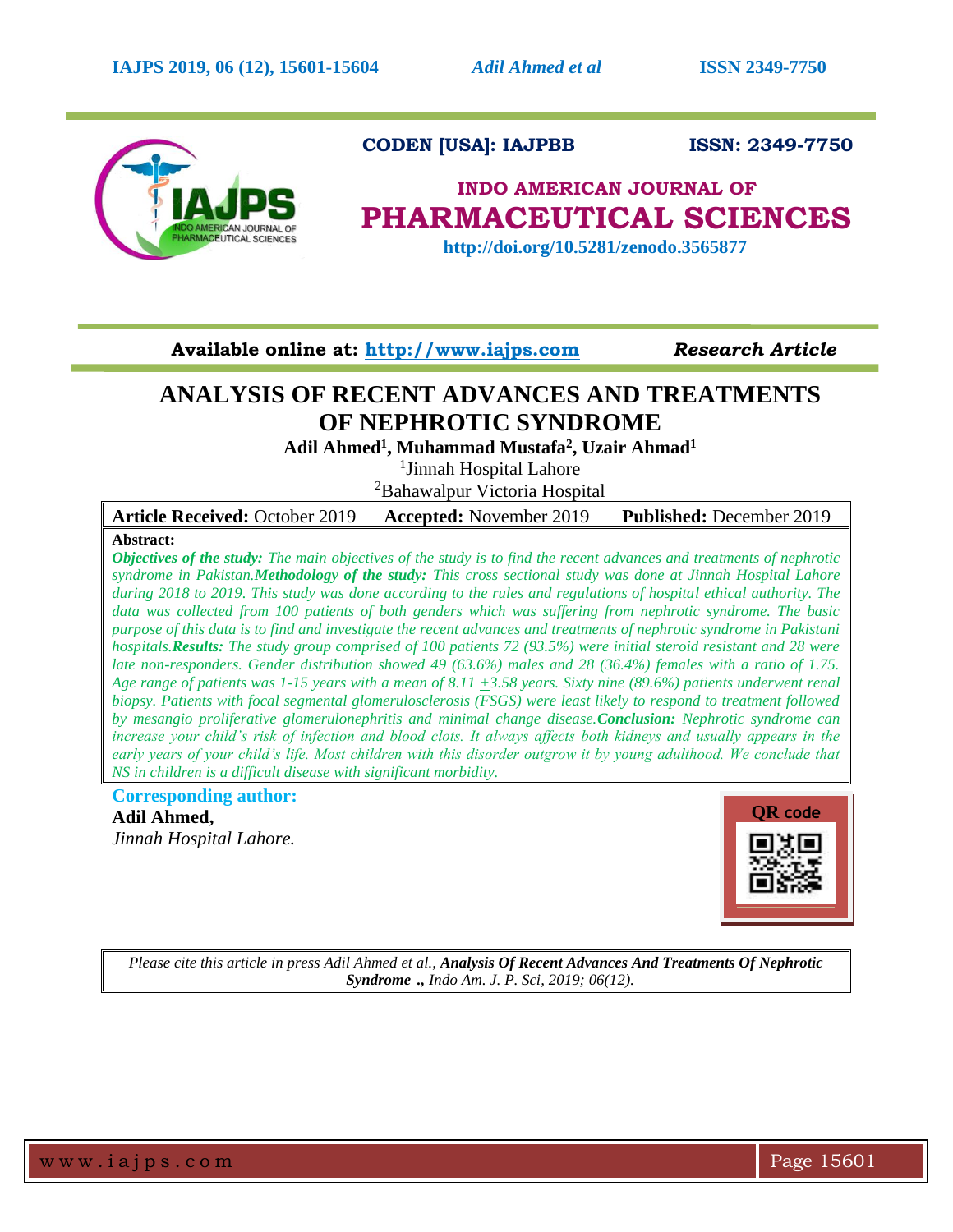### **INTRODUCTION:**

Nephrotic syndrome is characterized by gross proteinuria, hypoalbuminemia, hyperlipidemia, and peripheral edema. The etiology of nephrotic syndrome in adults is complex and ranges from primary glomerulonephritis to secondary forms. Primary forms of nephrotic syndrome in adults are comprised of three histological disease entities: idiopathic membranous nephropathy (iMN), minimal change disease (MCD), and focal segmental glomerulosclerosis  $(FSGS)^1$ . The basis for therapy of primary nephrotic syndrome is mostly of supportive nature. Supportive strategies include antihypertensive and anti-proteinuric therapy and dietary recommendations. Patients with nephrotic syndrome are also at increased risk to develop thromboembolism. In patients with membranous nephropathy, the adjusted hazard ratio for thromboembolism was 10.8 compared to patients with IgA nephropathy<sup>3</sup>. In contrast, for patients with FSGS the hazard ratio was 5.9. Hence, anticoagulant therapy is recommended in patients with a primary nephrotic syndrome, especially in iMN and serum albumin  $\leq 2.5$  mg/dl. In 2014, Lee et al. proposed a practical approach to prophylactic anticoagulation therapy in patients with iMN. The presented model takes into account the serum albumin concentration, the individual patient's bleeding risk, and the risk tolerance as reflected by the selected benefit-to risk ratio<sup>3</sup>.

Idiopathic, or primary, nephrotic syndrome is often used to describe the group of patients for whom no specific cause has been identified, and the histology is relatively non-specific<sup>4</sup>. These patients will usually receive immunosuppression without knowledge of the mechanism and be categorized according to response. So the challenge is to understand and categorize the underlying injury at a molecular level and therefore adapt treatments according to the likely mechanism<sup>5</sup>.

**OBJECTIVES OF THE STUDY:**

The main objectives of the study is to find the recent advances and treatments of nephrotic syndrome in Pakistan.

## **METHODOLOGY OF THE STUDY:**

This cross sectional study was done at Jinnah Hospital Lahore during 2018 to 2019. This study was done according to the rules and regulations of hospital ethical authority. The data was collected from 100 patients of both genders which was suffering from nephrotic syndrome. The basic purpose of this data is to find and investigate the recent advances and treatments of nephrotic syndrome in Pakistani hospitals. The main objectives in management of nephrotic syndrome are to induce quick remission to ensure freedom from edema and consequences of persistent nephrotic state such as hyperlipidemia, protein malnutrition, thromboembolic episodes, severe infections, etc. Demographic data of the patients, treatment received, and outcome of treatment andcomplications were recorded.

#### **Statistical analysis**

A chi-square test was used to examine the difference in the distribution of the fracture modes (SPSS 19.0 for Windows, SPSS Inc., USA).

#### **RESULTS:**

The study group comprised of 100 patients 72 (93.5%) were initial steroid resistant and 28 were late non-responders. Gender distribution showed 49  $(63.6\%)$  males and 28  $(36.4\%)$  females with a ratio of 1.75. Age range of patients was 1-15 years with a mean of 8.11 +3.58 years. Sixty nine (89.6%) patients underwent renal biopsy. Patients with focal segmental glomerulosclerosis (FSGS) were least likely to respond to treatment followed by mesangio proliferative glomerulonephritis and minimal change disease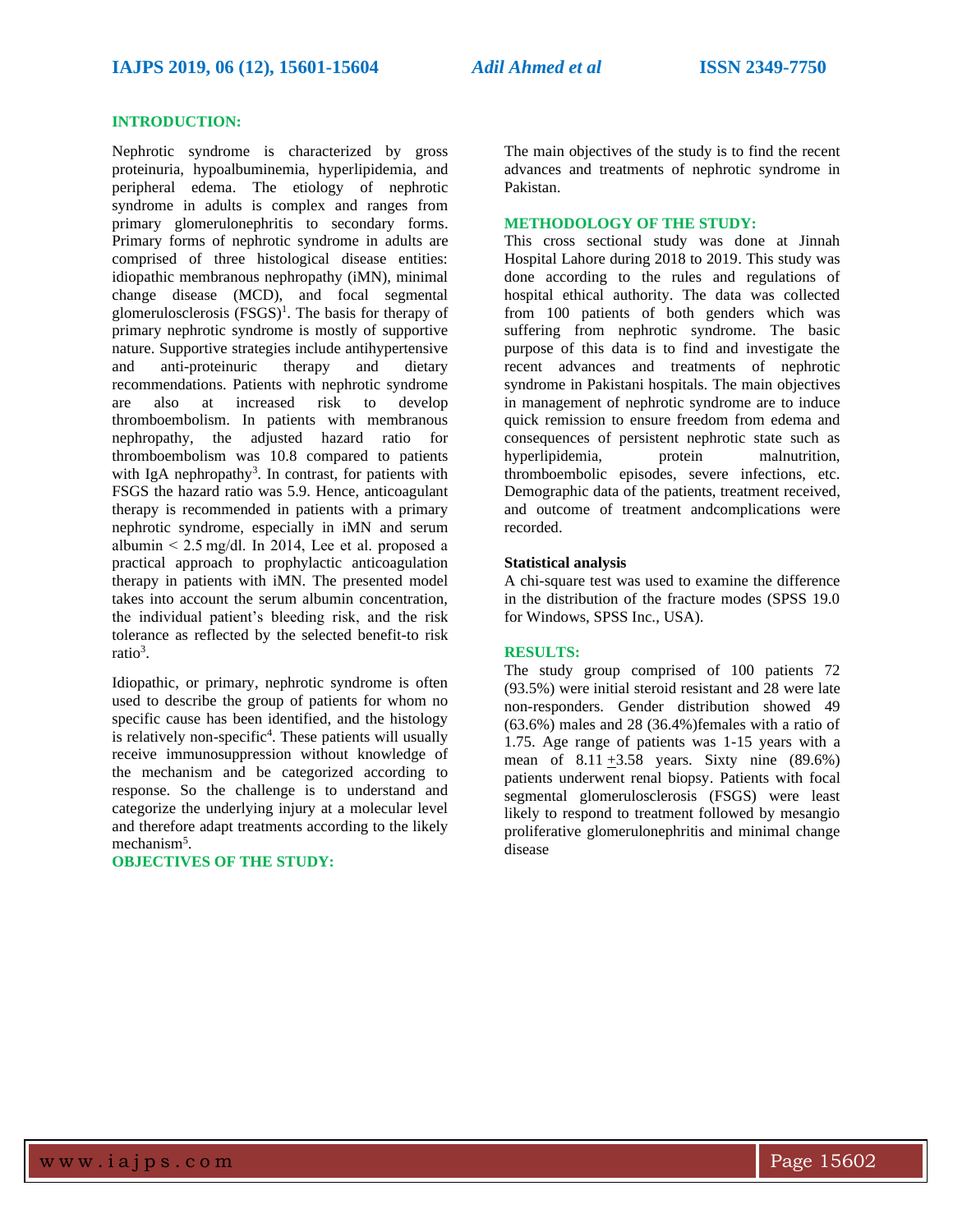| Category          | Number (%age) |
|-------------------|---------------|
| <b>Biopsied</b>   | 69(89.6%)     |
| <b>Unbiopsied</b> | $08(10.4\%)$  |
| <b>Initial SR</b> | 72(93.5%)     |
| Late SR           | $05(6.5\%)$   |
| <b>Males</b>      | 49(63.6%)     |
| <b>Females</b>    | 28(36.4%)     |
| <b>Age(Years)</b> |               |
| $\leq$ 4          | 22(28.6%)     |
| $4 - 10$          | $31(40.2\%)$  |
| >10               | 24(31.2%)     |

#### **Table01:** Demographyof100 selected patients

The patients in group 1 received CsA plus PDN, MMF plus PDN, combined CsA and MMF plus PDN, and intravenous MP pulses  $\pm$  oral PDN and CPM as S1,S2, S3, and S4 treatment respectively. Mendoza protocol<sup>28</sup> (Table 2) (S4) was effective in inducing remission in further 4/61 (06.6%) **Table 02: Treatment of nephrotic syndrome**

patients who did not respond to S1- S3. In group1, 02/61 (3.3%) patients were partial responders and 15/61 (24.6%) were non-responders to any immunosuppressive treatment (Table 3). These 17 (27.9%) patients in group1 went on to develop CKD.

| <b>Sequential</b>     | <b>Drugs</b>       | Number of       | Complete         | <b>Partial</b>   | <b>No Remission</b> |
|-----------------------|--------------------|-----------------|------------------|------------------|---------------------|
| <b>Treatment Step</b> |                    | <b>Patients</b> | <b>Remission</b> | <b>Remission</b> |                     |
| Step 1                | $CsA + PDN$        | $61(79.2\%)$    | $31(50.8\%)$     | $05(8.2\%)$      | 25(41%)             |
| Step 2                | $MMF + PDN$        | $30(49.2\%)$    | $03(4.9\%)$      | 07(11.5%)        | 20 (32.8%)          |
| Step 3                | $CsA + MMF + PDN$  | 27 (44.3%)      | $06(9.8\%)$      | 09 (14.8%)       | 12 (19.7%)          |
| Step 4                | $IVMP + PDN + CPM$ | 21 (34.4%)      | $04(6.6\%)$      | $02(3.3\%)$      | 15 (24.6%)          |
| Total: Steps 1-4      |                    | $61(100\%)$     | 44 (72%)         | $02(3.3\%)$      | 15 (24.6%)          |

#### **DISCUSSION:**

There have been no consistent clinical cues to either whether a patient with nephrotic syndrome has the risk of becoming steroid-resistant in the future or whether they will suffer recurrence post-transplant<sup>6</sup>. There are weak clinical associations with recurrence (for example, age at onset of disease, race, and serum albumin at diagnosisor time to first dialysis/transplant. Interestingly, the last two features may point to the possibility that CFD has a more aggressive presentation and natural course, compared with the monogenic or 'other' groups<sup>6</sup>. To address the question of whether there are clinical features that pertain to CFD, we hypothesized that patients with the archetypal CFD, those with post-transplant recurrence, would have distinct early clinical features regarding their initial response to immunosuppression<sup>7</sup>. If a patient has initial steroid sensitivity (otherwise described as secondary steroid resistance), they are likely to have an immunemediated circulating factor causing their underlying disease and therefore high risk of recurrence<sup>8</sup>.

Treatment of SRNS in children continues to pose a therapeutic challenge to the pediatric nephrologists. The lack of large-scale randomized controlled trials leads to a paucity of strong evidence to inform treatment decisions.The treatment strategies are heterogeneous with variable efficacy and side effects' profile. Optimal strategies with least toxicity remain to be determined<sup>9</sup>. Without effective treatment, progression to the end-stage kidney disease is very likely $^{10}$ .

#### **CONCLUSION:**

Nephrotic syndrome can increase your child's risk of infection and blood clots. It always affects both kidneys and usually appears in the early years of your child's life. Most children with this disorder outgrow it by young adulthood. We conclude that NS in children is a difficult disease with significant morbidity. However, remission is achievable in